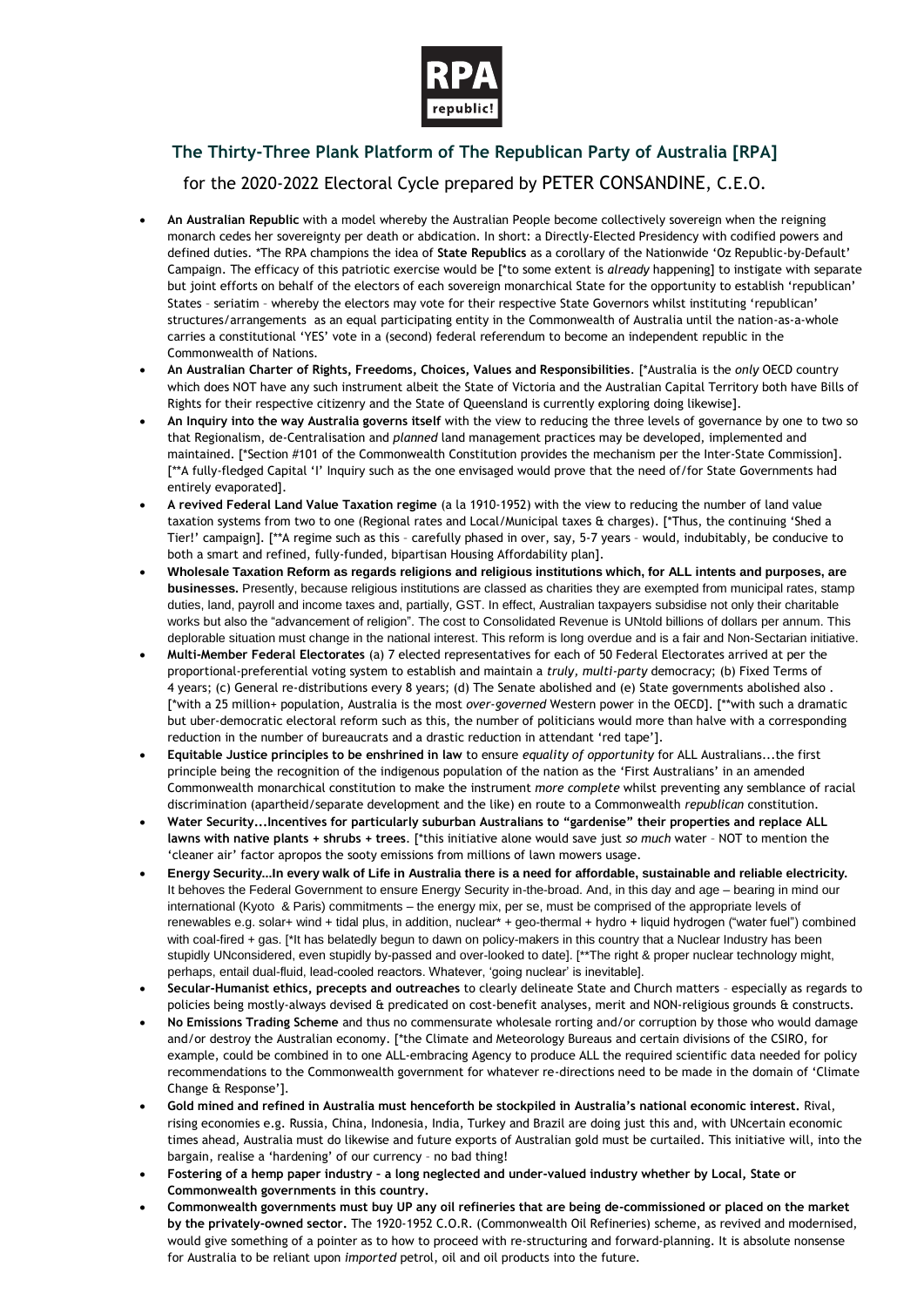- **There should be a consolidation on the Public Broadcasting front.** Thus, the ABC and SBS should be completely amalgamated and ALL advertising should be precluded when the merged body comes in to being.
- **Voluntary Euthanasia – with the strictest of safeguards applying as is the case in the modern European countries of The Netherlands (Holland) & Belgium and the progressive North American country which is Canada – is a long overdue reform initiative in a compassionate Australia.** The concept of 'dying with dignity' is realisable and with a mature and sensible regime in place, many Australians could choose how they end their lives where for many, at present, this choice is cruelly denied them.
- **Zero Net Migration** whereby if, say, 75,000 people (non-citizens) depart Australia in one calendar year then we allow 75,000 people (non-citizens) from ALL categories of migration to enter the country *legally* in the following calendar year.
- **The Trillion Dollar Australian Crop** viz: INDUSTRIAL, PHARMACOLOGICAL and MEDICINAL CANNABIS be legalised and introduced as part & parcel of the Australian Agricultural and Commercial marketplace. [\*This is a comprehensive policy with ONLY winners-all-round – a comprehensive policy which would support Australian farmers, manufacturers, researchers and retailers to develop an entirely sustainable industrial, pharmacological and medicinal cannabis industry in Australia. This policy would UNdoubtedly be a contribution to the national professional, educational and lobbying combined efforts in interfacing with governments and government agencies to obtain the clearest, co-operative outcomes on uniform implementation bases between the public and private sectors of the Australian economy in pursuit of an absolutely sustainable industrial, pharmacological and medicinal cannabis industry in Australia]. [\*\*This is, moreover, a comprehensive initiative which would foster cannabis industry interests in matters such as quarantine, purity, legal distribution, ecology, soils quality and applicable land management in steps and stages as applicable to such a versatile product namely: low thc-pharmaceutical grade cannabis]. [\*\*\*This is, furthermore, a revolutionary policy which indeed would promote Australian industrial, pharmacological and medicinal cannabis products to neighbouring regional geopolitical countries and be, additionally, a crucial employment-generator at both home and abroad and simultaneously an export revenue-generator]. A suggested initiative be that half of the gross profits of this regime go the UPkeep of the country roads of Australia.
- **Key Small Business Proposal as a fillip for Start-Ups**: Interest Free Loans for 5 straight years with attendant conditions and reasonable, negotiated and approved off-sets.
- **Establishing Wattle Day as a Public Holiday:** 1 September, uniformly & annually Nationwide [\*Thus making Wattle Day a promulgated and recognised holiday in the nation's calendar and one that would replace the Queen's Birthday holiday]. Similarly, e**stablishing Australian National Appreciation of Music Day:** 21 June each year, uniformly. Furthermore, establishing **Eureka Day**: 3 December each year, uniformly.
- **Maintaining that Australia Day be celebrated on each and every 26 January and that the day remain a National Public Holiday.** [\*Maintenance of this celebration of European settlement underpins the nation's commitment to the values and traditions of Western Civilisation].
- **Two Nationalities allowed for Australian Citizens but NOT three thus: Dual Nationalities permitted & allowed with the complete phasing out of Triple Citizenship status** – by 5 years hence.
- **A Federal Homeland Security Department/Commission**. [\*It is envisaged that ALL States and Territories would combine their considerable resources to ensure both cohesion and co-operation in the pursuit of a maximalist approach to wellbeing, protection and, indeed, the security of ALL the citizens of Australia].
- **The need for an Over-Arching, Federal Independent Commission Against Crime & Corruption** [\*Whereas ALL Australian States now have anti-corruption or integrity commissions and whereas both majoritarian Federal political groupings of the Labor/Green Alliance and the Liberal/National Coalition have considered the matter on *many* occasions since 1990 and whereas the Australian Collaboration – an independent network of community organisations including the Australian Conservation Foundation, the Australian Council of Social Service, the Australian Consumers Association, the Council for the Humanities, Arts & Social Sciences, the Federation of Ethnic Communities Council, the Social Justice Network, and the Trust for Young Australians – has/have advocated for the matter in question and whereas, the three prominent organisations viz: the Accountability RoundTable, the Law Council of Australia and Transparency International Australia – each in their own persuasive ways – have, unceasingly, advocated for the matter in question].
- **The RULE of LAW...**All official power derives from rules of law found in the Commonwealth (monarchical for the time being) Constitution or in laws made under the said Commonwealth Constitution; There is no such thing as unlimited power – be it legislative, executive or judicial; The powers conferred by law to the Commonwealth must be exercised lawfully, rationally, consistently, fairly and in good faith; The courts of the land have the ultimate responsibility of resolving disputes about the limits of official power and in doing so they, like those decisions they review, must act lawfully, rationally, consistently, fairly and in good faith and within the proper limits of their constitutional function; Laws are to be interpreted in accordance with their text, context and purpose and in accordance with common law and statutory rules of interpretation; Laws are to be construed, where choices are open, so as to avoid or minimise their impact on fundamental common law rights and freedoms.
- **Workplace Reform...**Direct engagement between employers and employees through the re-introduction of individual, statutory contracts underpinned by a statutory safety net which allows NON-Union collective agreements; Urgent restructure of so-called UNfair dismissal and general protections laws to ensure that employers are NOT forced to pay "go away money" to settle claims which are without merit; Ensurance that strikes that take place during bargaining periods can ONLY be instigated as they relate to matters pertinent to the employment relationship and NOT to a union's (wider) wish list of claims that centre on a union's agenda or a bloc of unions' agendas; Union powers to enter a workplace must again be 'made sensible' and backed-UP by an enforceable code of conduct for union officials who are provided with the privilege of entering an employer's premises; Restructure the Fair Work Commission and create enduring, modern institutions e.g. an Australian Employment Tribunal and a [possibly] separate Australian Employment Appeals Tribunal modelled on international best practice(s).
- **Metro Taxes system to maintain the required infrastructure of Australia's capital cities**.
- **Closer Ties with India including a Free Trade Deal**.
- **Nationalising of the Mobile network.**
- **Street Names on the corners of every street and numbers on every property on the letterboxes and front of domiciles.**
- **Establishment of a National Disaster Management Plan with the governing ethos being premised on building codes which dictate that ALL houses, roads, railways, bridges, power supplies, communications and essential services be made flood & fire proof in cities as well as regional & rural areas.**